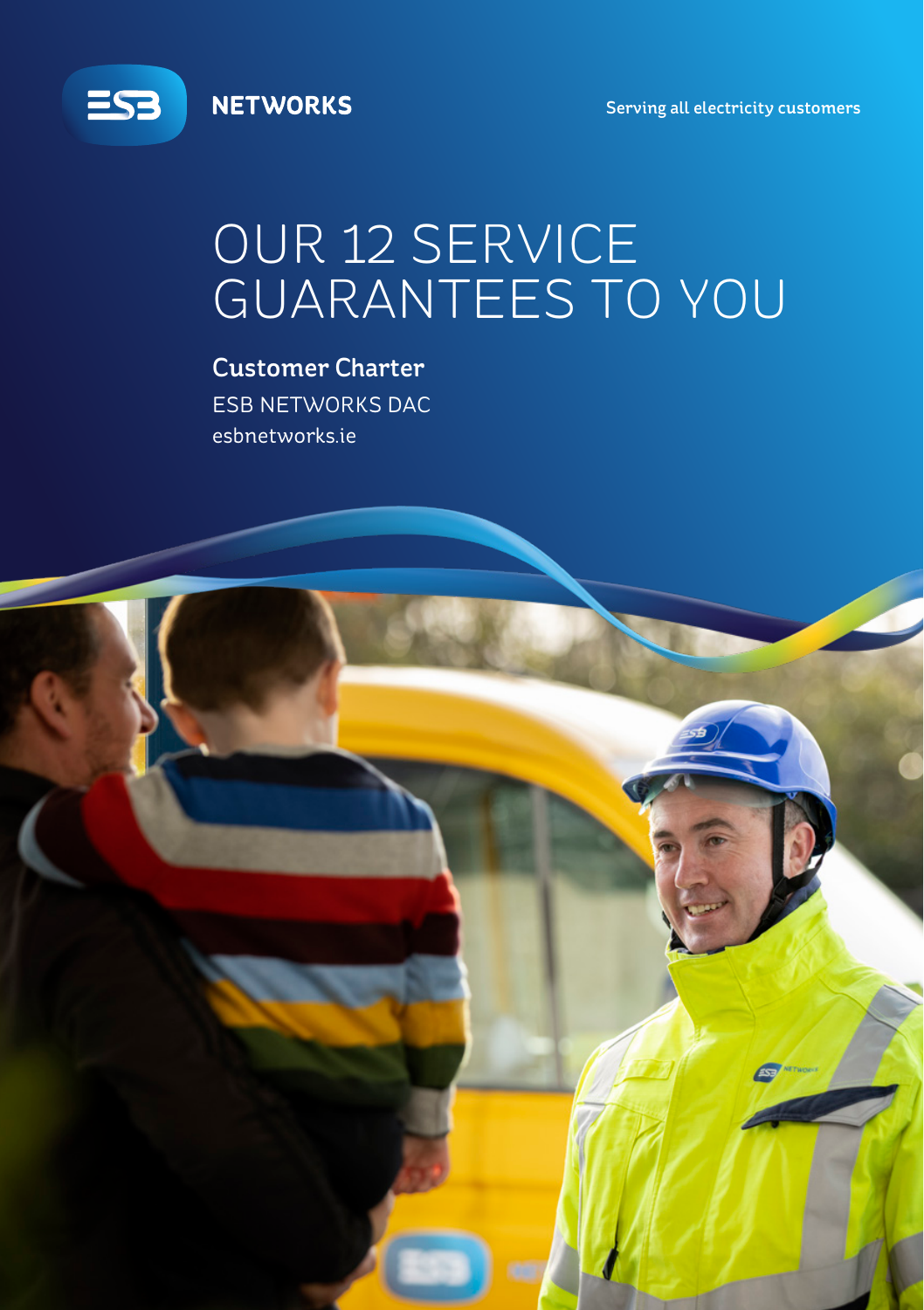#### Dear Customer

ESB Networks has always been committed to putting the needs of our customers first. This is reflected in the 12 Service Guarantees that have been included in our ESB Networks Customer Charter, since its introduction some years ago.

ESB Networks is the division of ESB responsible for building and maintaining the electricity distribution network throughout the country. Our customers, come into contact with ESB Networks when you seek to have a new house or business connected to the electricity network, when you call to report an outage, or if you have a query regarding your electricity meter.

From 2011 to 2020, ESB Networks has invested €5.3 bn to refurbish and upgrade the national electricity network. This has further improved and strengthened the electricity network countrywide and will provide a world class infrastructure to support the country's continued economic development. This work has also considerably enhanced the security of supply to our existing customers.

ESB Networks continues to work at improving the levels of service that we provide in our day to day dealings with our customers on ESB Networks related issues. We are implementing a Customer Experience plan to improve how we deliver our services for our customers.

The initiatives in this plan support our commitment to providing the highest quality customer service as set out in this ESB Networks Customer Charter.

The 12 Service Guarantees that follow represent the targets which our staff will be expected to meet or beat when providing you with the range of ESB Networks related services. Please contact us if you are not satisfied that we have delivered our service in accordance with these guarantees. Our commitment is such that we are prepared to make a payment to you if we do not deliver.

Paul Mulvaney Executive Director, Customer Delivery ESB Networks.

#### BUILDING IRELAND'S ELECTRICITY INFRASTRUCTURE

ESB Networks is the Distribution System Operator in Ireland. This means that we build and maintain the infrastructure needed to bring electricity to you, our customer. ESB Networks does not generate or sell electricity. This is done by other, separate, parts of ESB and by independent generators and suppliers.

Our job is to ensure that the overhead lines, underground cables, meters and other equipment are in place and to speedily carry out repairs to restore power whenever this is needed. We provide the initial connection, install the meter, maintain the network and repair any faults that occur. We also disconnect and restore supply at the request of Electricity Suppliers (the companies that sell electricity and that send you your electricity bills). Our guarantees relate to all aspects of this service.



If you have any complaint about our service you can contact us through our National Customer Contact Centre and we promise to deal with your complaint in a timely and fair manner. You can also contact us by email at: esbnetworks.complaints@esb.ie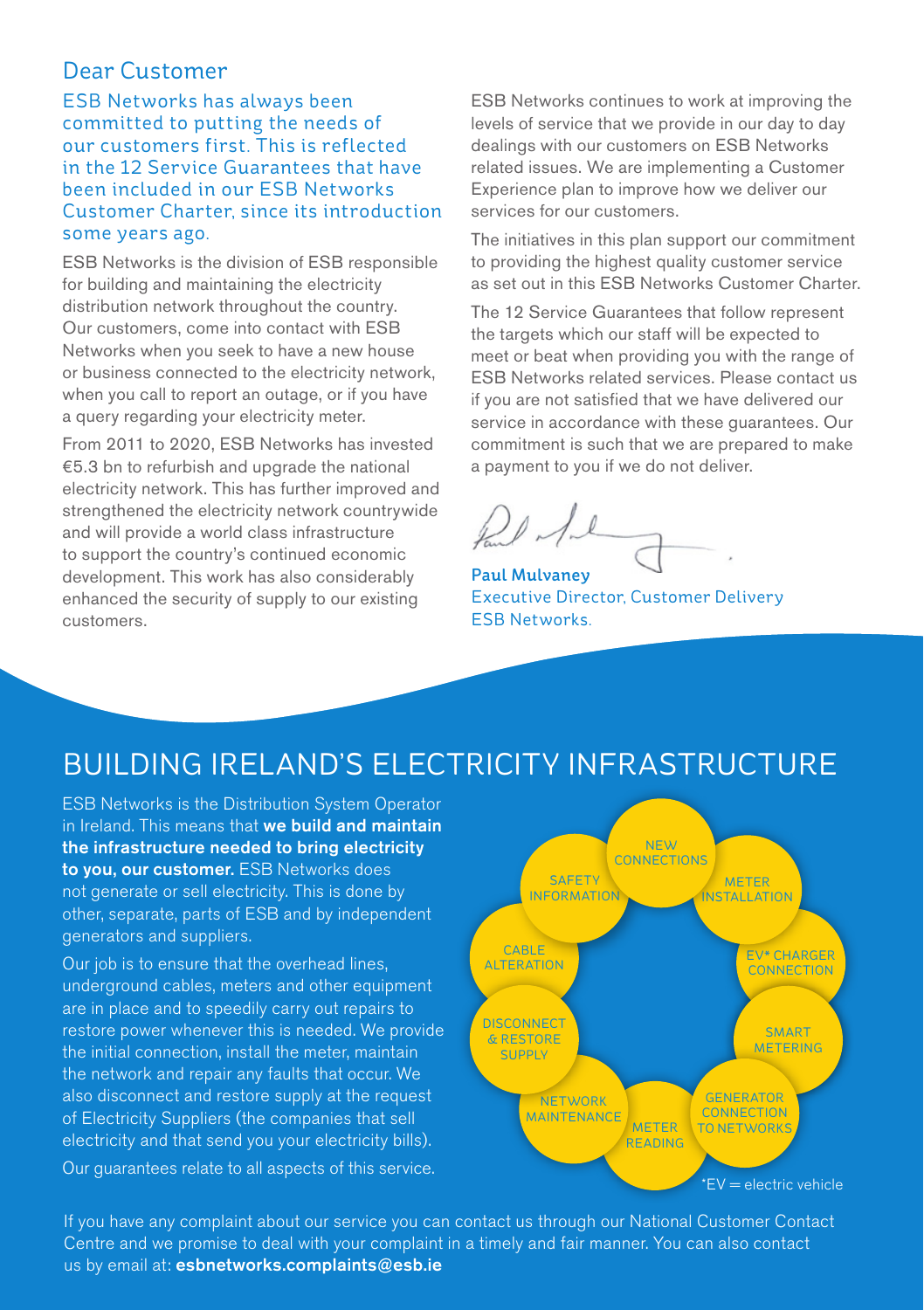#### OUR 12 DISTRIBUTION SERVICE GUARANTEES



#### THE NETWORK REPAIR GUARANTEE THE MAIN FUSE 1 3 GUARANTEE

Even with the best will in the world, faults will sometimes occur in our electricity network and you may be without supply. If this happens, please let us know immediately. We'll do everything possible to restore your supply quickly - our aim is to restore supply within less than 4 hours in 95% of cases.

If you are without power for 24 hours after we were notified of the fault, you can claim €65 if you are a domestic customer or €130 if you are a business customer. You can claim an extra €35 for every additional 12 hours you are without power.

In exceptional cases such as storms or extensive disruption to electricity supplies, we cannot offer this guarantee. But we will always do everything we can to restore supply as soon as possible. To claim your payment under this guarantee, please contact us within one month of the supply failure.



## THE PLANNED SUPPLY<br>INTERRUPTION GUARANTEE

In our efforts to supply the best possible service, we often have to work on our own distribution network to improve it or to connect new customers.

Such work may require us to interrupt your electricity supply. But if such an interruption is necessary, we guarantee to give you at least two days notice unless you agree otherwise. If we fail to do this, domestic customers can claim €35, while business customers can claim €130. To claim your payment under this guarantee, please contact us within one month after the planned supply interruption.

Very short supply interruptions, and interruptions arising from network faults and third party actions, are exempt from this guarantee. We will make every effort to minimise the inconvenience in such cases.



If you lose supply but notice that your neighbours still have power, the first thing to do is to check your own fuses and trip switch. Assuming everything is in order, it could be that the Main ESB fuse has failed.

Again, please contact us immediately. Our guarantee means we will call on you, free of charge, within 3 hours if you call us anytime between 8.30am and 11.00pm. Calls after 11.00pm are guaranteed to receive attention before 11.30am the following morning. If we fail to meet these deadlines we will pay you €35.





### THE METER CONNECTION<br>GUARANTEE

Our Meter Installation and Connection Guarantee applies where there is an existing supply of electricity at your premises and a valid Completion Certificate has been received.

ESB Networks guarantees to have your meter installed within three working days for domestic customers or five working days for business customers. More complex or multiple metering requirements will be arranged by agreement. We will pay you €50 if we fail to meet this quarantee.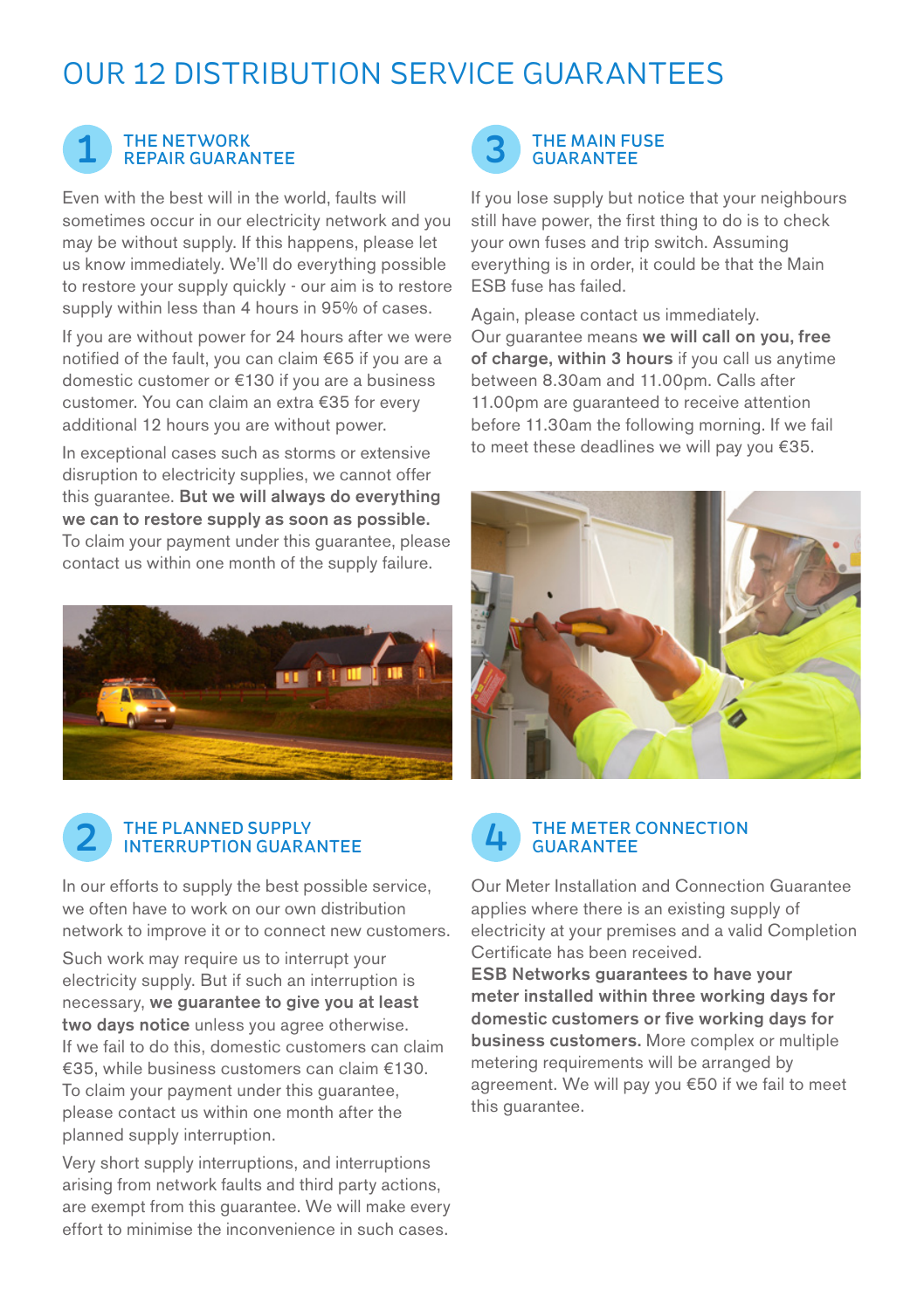### OUR 12 DISTRIBUTION SERVICE GUARANTEES



## THE CONNECTION QUOTATION<br>GUARANTEE

If you are building a new house or farm building, setting up a small business or renovating an older property, you need to send us a completed application form and certain information – such as a site map, (OR apply online at www.esbnetworks.ie/new-connections). In such cases, we guarantee to send you a connection cost quotation within:

- Seven Working Days when no visit to your site is required,
- 15 Working days when a visit to your site is required.

Connections to larger developments or connections over 100 kilowatts or Medium Voltage connections can require considerable planning input; however, we guarantee to provide a quotation within 90 working days. If we fail to meet our quotation deadlines we will pay you €65 in the case of a domestic customer or €130 in the case of a large business customer.



Making a connection to a new house or premises can involve significant planning and construction work. We make every effort to complete the connection to coincide with the completion by the builder of the new house or premises. You can help by making your application for connection as early as possible.

Our guarantee to you is that, provided you have applied and paid for the connection at least 10 weeks prior to the completion of your electrical installation, we will complete your new connection within two weeks of receipt of the Completion Certificate. If we fail to meet this connection guarantee we will pay you €65.

This guarantee is subject to the conditions in the letter of quotation having been met (e.g. wayleaves, Completion Certificate, underground service duct ready) and there being no significant network reinforcement involved. In the case of housing schemes, where Completion Certificates have been submitted by the builder, we will connect you within two weeks from the date you apply.

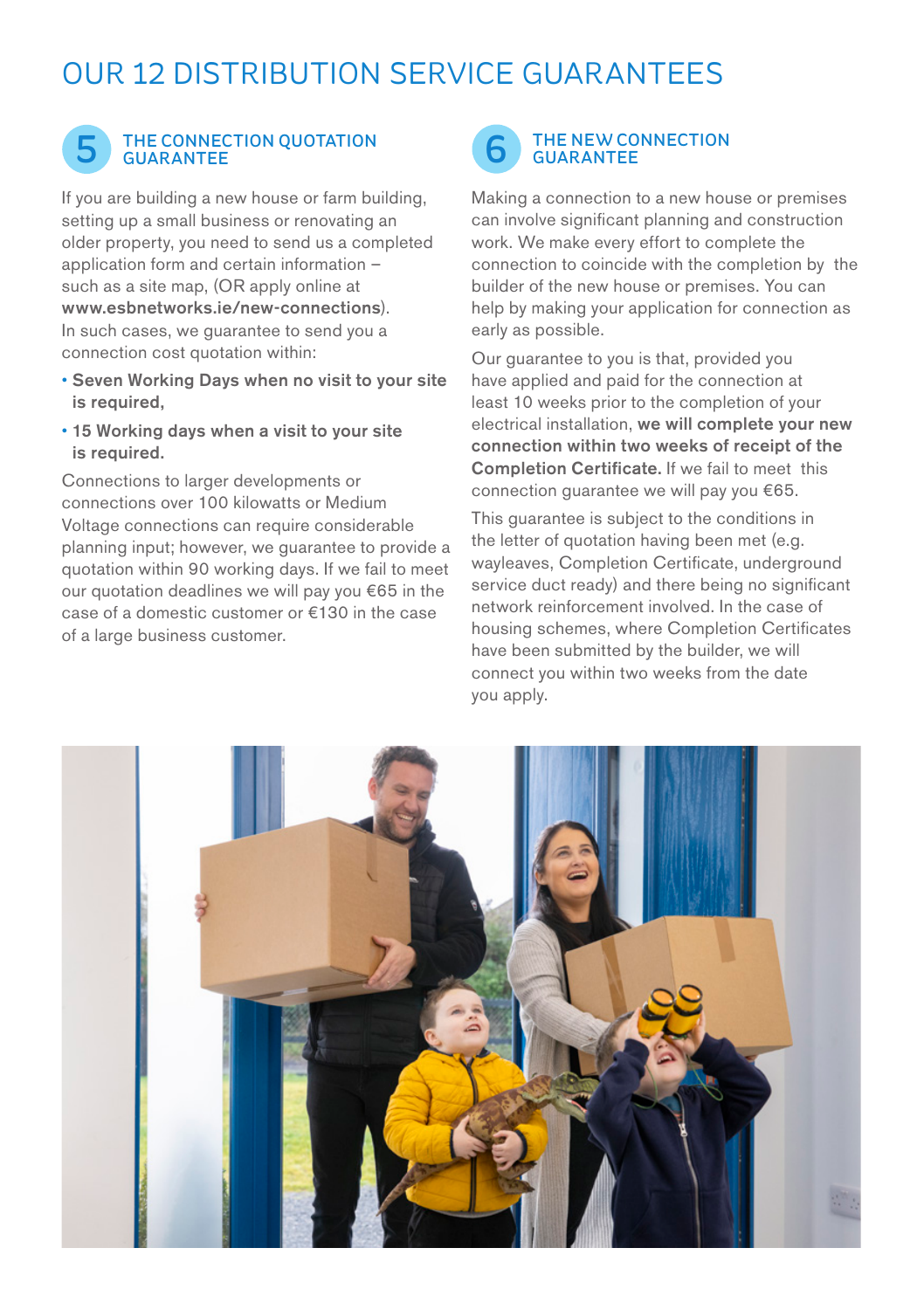

## THE VOLTAGE COMPLAINT<br>INVESTIGATION GUARANTEE

If you have a concern about the level of electricity voltage supplied, we guarantee to contact you within 10 working days either to tell you about our voltage improvement proposals or to arrange to visit you to carry out an investigation of the complaint.

Where an investigation is required we will contact you within a further 10 days to advise you of the outcome. If we fail to contact you within the guaranteed timeframe we will pay you €35.



### THE VOLTAGE PROBLEM<br>RESOLUTION GUARANTEE

Where a problem with your voltage quality has been identified, we undertake to resolve that problem within 12 weeks, except in those cases where significant network reinforcement work is required. If we fail to honour this guarantee, we will pay you €50.





If, at your request, we need to visit your premises, we will offer you either a morning appointment (up to 1pm) or an afternoon appointment (after 1pm). It is a matter of honour with us to keep the appointments we make with you but sometimes it may not be possible to stick to the original arrangement. We will visit as agreed or contact you the day before the appointment should a problem arise. If we fail to meet this guarantee, we will pay you €35.



Where we agree that you are entitled to receive a refund for any reason connected with your electricity connection, we guarantee to make the refund within five working days of agreeing the amount to be repaid. If we fail to meet this guarantee, we will pay you €35.

# THE SETTLEMENT<br>GUARANTEE

In the event of your achieving complaint resolution through use of the services of the Commission for Regulation of Utilities (CRU) which involves a monetary payment, we guarantee to honour the financial settlement arrangements within 10 working days of your acceptance of the proposed resolution. If we fail to meet this guarantee, we will pay you €130.



ESB Networks aims to provide you with an everimproving standard of service, and our Customer Service Guarantees are specifically designed to ensure this. In this Guide, we have detailed the payments we will make if we ever fail to meet these guarantees. In most cases you need not do anything as we will automatically make the payments along with our apologies. But when we fail to meet guarantee or when (in the case of Guarantees 1 and 2) we have received a valid claim, we further guarantee:

- to send you a cheque within 10 working days, or
- if we fail to do this, we will pay you an additional €35.